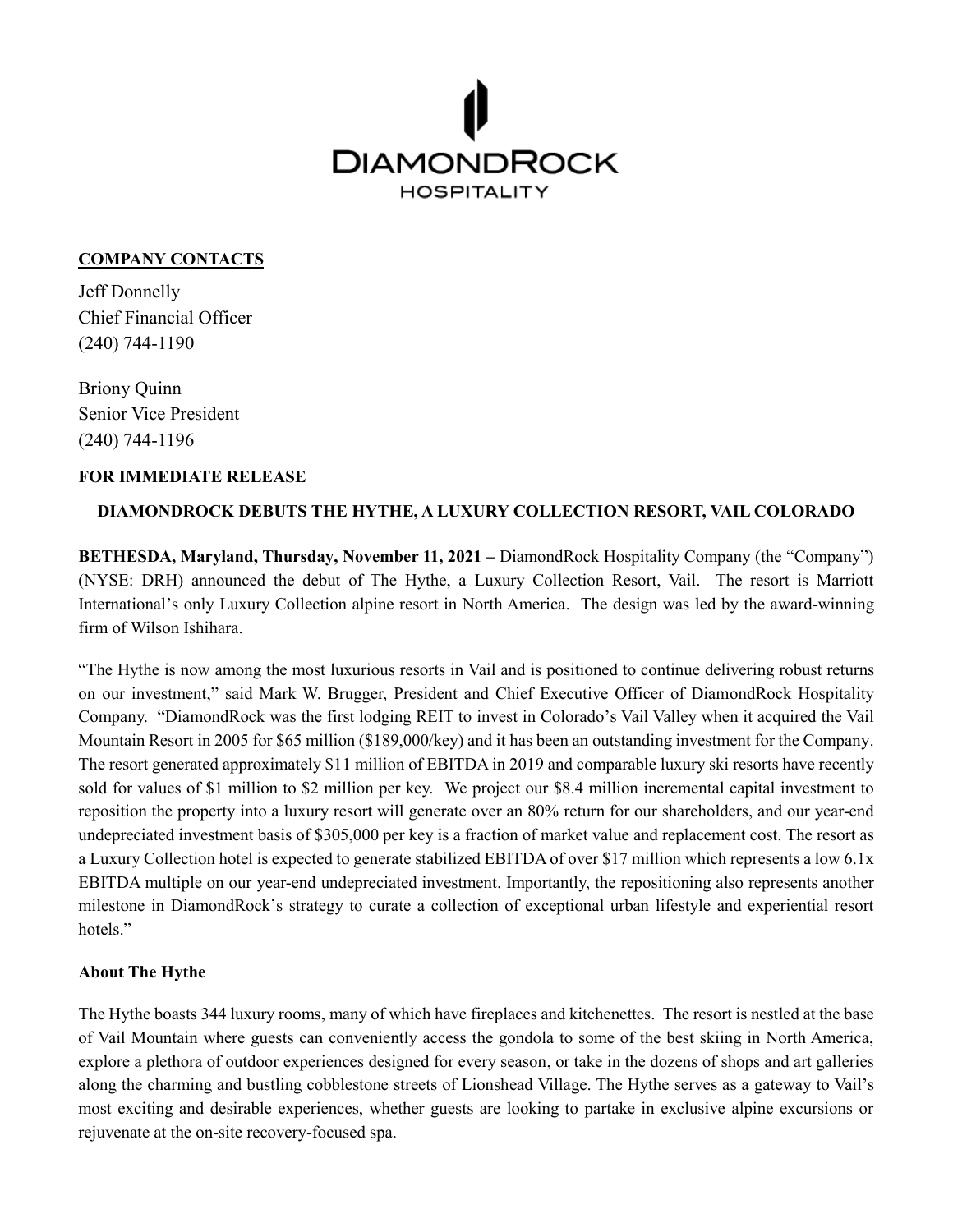The Hythe's namesake, "haven," will be fully enjoyed by guests with rooms and suites offering elegant and opulent spaces, creating a true respite. The interiors of The Hythe are inspired by the origin of Vail Village, and the beautiful surrounding nature that drove people to the incomparable destination. Pioneering spirit, camaraderie and a mutual love of skiing can be felt in each elevated design element. Adorned with elegant custom furniture and art pieces,



entering the lobby brings guests into a majestic and serene Rocky Mountain design scheme. Punctuated with glamorous 1960's touches and historic ski references, the space brings guests a sense of unparalleled revelry. Visitors will be pulled in by thoughtful, clean design details such as local Colorado calacatta marble quarried from the Rocky Mountain, carved wood feature art inspired by the local shepherding tradition of Arborglyphs, marble flooring textured to evoke snow fall on the landscape, carved black stone walls, and Douglas fir siding wood panels inspired by an alpine chalet.

#### **Mile High Wellness**

Guests of The Hythe will have access to world-class spa and recovery-focused wellness offerings from the signature Well & Being Spa. The spa will be home to a curated Recovery Lounge designed to prime and recuperate mountain explorers using indigenous ingredients, such as pin cherry and pine. The spa will offer innovative treatments such as an altitude-combatting oxygen bar, halotherapy, and Vail's only Himalayan salt lounge. The spa will keep guests of all skill-levels ready for every outdoor adventure that awaits them. With a sleek and calming design scheme, the Well & Being Spa is tonal, textured and infused with scents of alpine flora, changing seasonally to match the scents.

#### **Mountain Meetings & Personal Events**

The resort has the premier meeting space in Vail with 29,000 square feet of indoor and outdoor space, comprising more than 20 sophisticated venues with alpine-modern style. Highly personalized service, unique arrival and departure gifts and distinctive offerings are shared with guests to honor the same passion that the legendary founders

of Vail Ski Resort felt upon summiting the peak. Event guests will have access to The Hythe's "Inspired Stewards," providing masterful execution, innovation, and service to all attendees. For couples seeking an unparalleled venue to say "I do," The Hythe will offer rare experiences and truly one-of-a-kind wedding packages. All couples will be paired with a "Romance Steward," to meet all aspects of their wedding needs, from selecting a venue and booking a musical act, to arranging unforgettable moments for their guests while they're on property.



#### **Mountain-Forward Cuisine with Colorado-Sourced Fare**

Offering a series of unforgettable epicurean moments, The Hythe will be home to four brand-new culinary spaces that blend seamlessly into the heartbeat of the resort. With a convivial and mod atmosphere, the dining concepts at The Hythe are set to serve as the must-visit destination in Vail – for both hotel guests and visitors alike. Whether